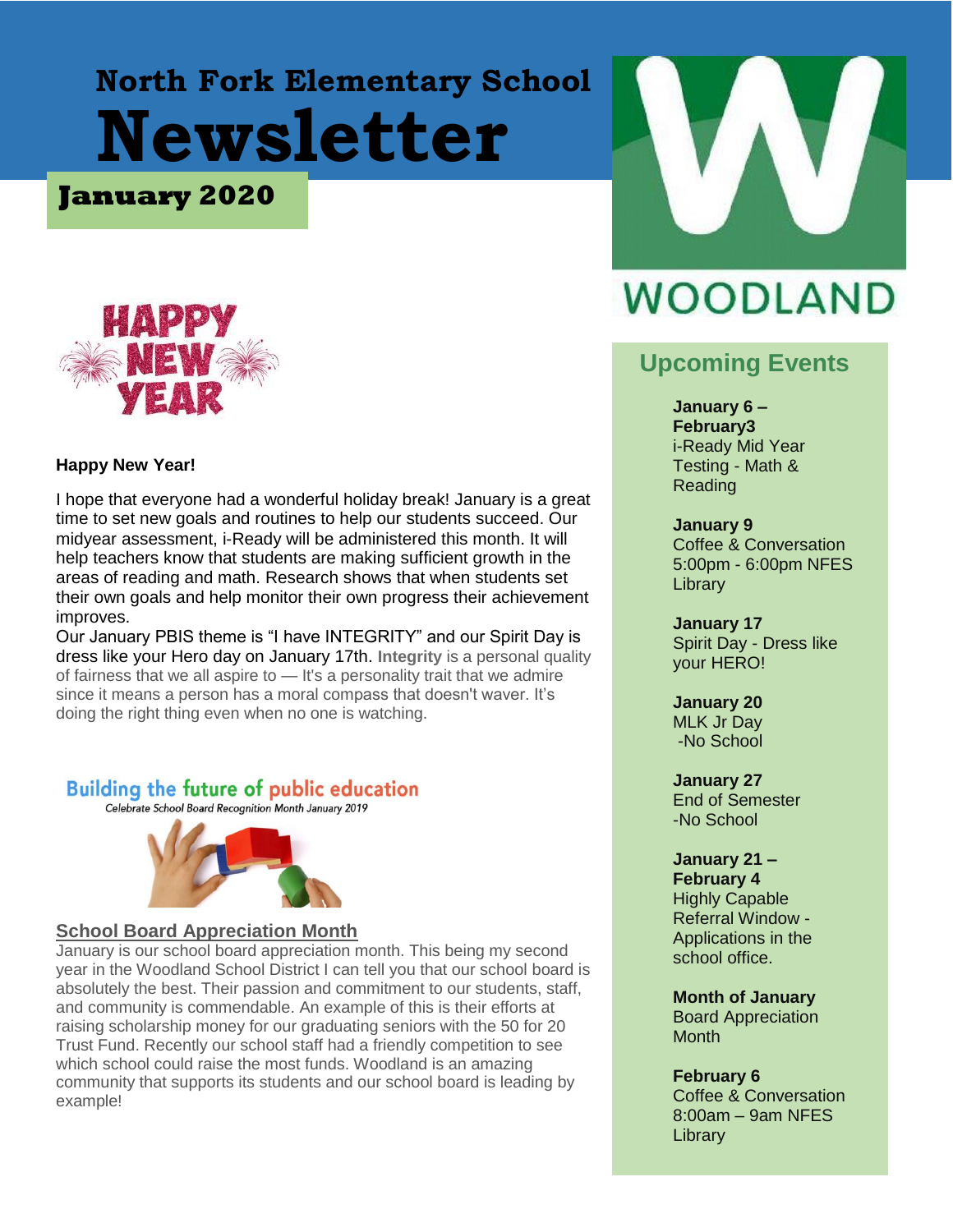

# Join the Fun Collecting Bottle Caps! North Fork Elementary Eagles Collage!

We are collecting bottle caps for our Eagle collage that will be on the wall by the front door. All sizes of plastic caps and many colors are needed, we have 3 buckets throughout the school for the Kido's to drop off the caps into.





# **Wet Days and Lunch Spills Just Happen!**

**We need children's clothing sizes 5-14, sweat pants, t-shirts, leggings and shoes, for those accidents that happen at school. Please bring clean used clothing to the office. Thank You!!!**



We have accumulated a **large** number of coats, sweatshirts, hoodies, lunch boxes, in the lost & found. We will be donating them next Friday January  $17<sup>th</sup>$ , please come and look to find your kido's lost items!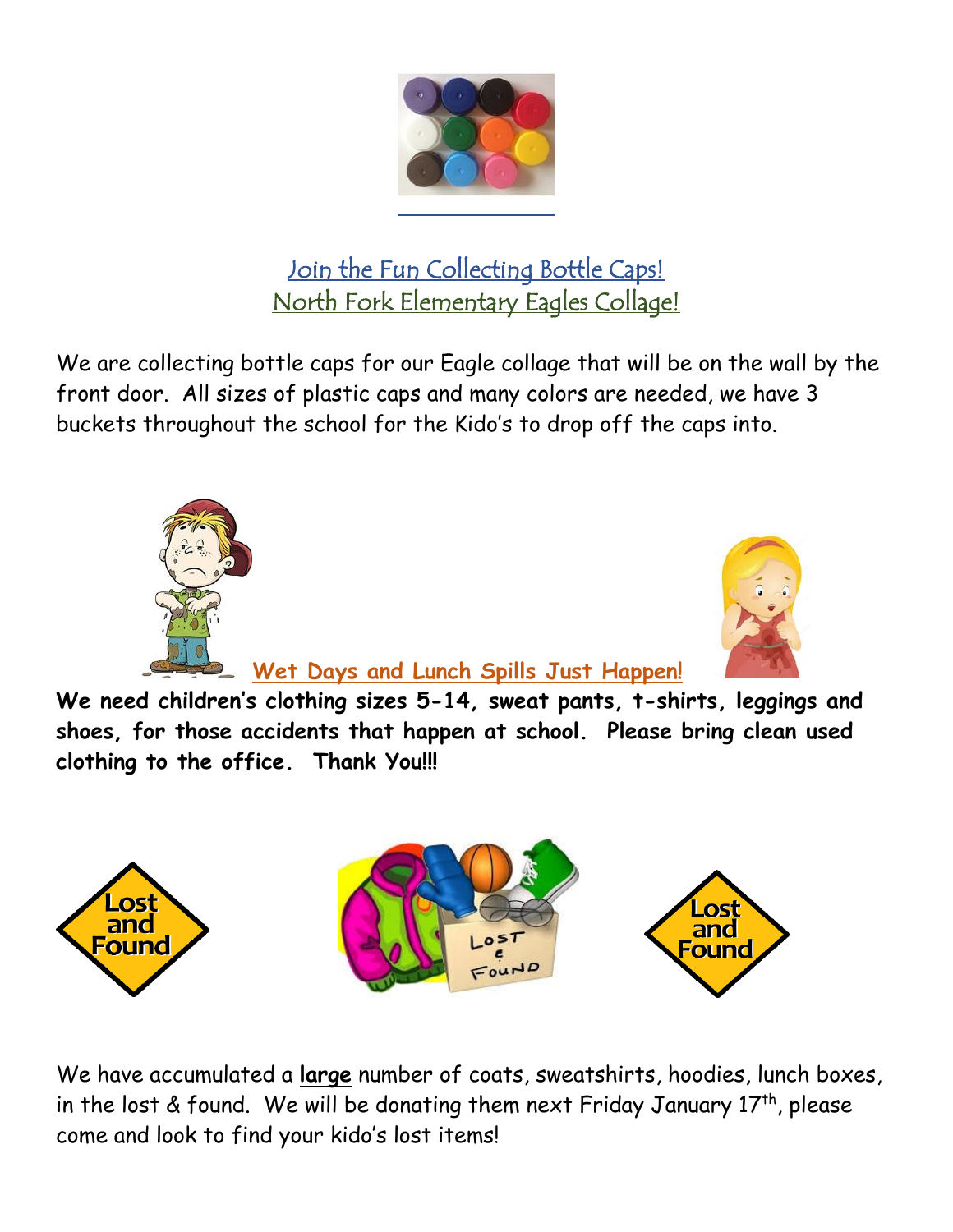

### **Save the Date**

**For North Fork Elementary School College and Career Day February 20th** This event will take place during our Kids at Hope Week, February 18-21

Working Professionals, are you interested in spending an afternoon with students? We are looking for parents and community members that would be interested in joining us as presenters during College and Career Day.

If you would like to join us, or have any questions please call the office at 360-841-2750. Watch for more information on Career Day and Kids at Hope Week coming soon!



## **Focus for the Month: Integrity**

**Motivation Formula**

- You can take your challenges and channel them into positive motivation:
- First to better yourself, and then to turn outward and help others.
- When we channel our energy in a negative direction, we end up in a flood zone. Positive self-talk, character and heart, a passion, purpose or interest, and positive support systems can help us remain motivated.
- We can channel the challenges we face at home, at school and with peers in a positive direction.

~ **Motivation ~ Reframe ~ Positive choices ~ Negative choices ~ Self-talk ~ ~ Character and heart ~ Passion ~ Purpose ~ Interest ~**